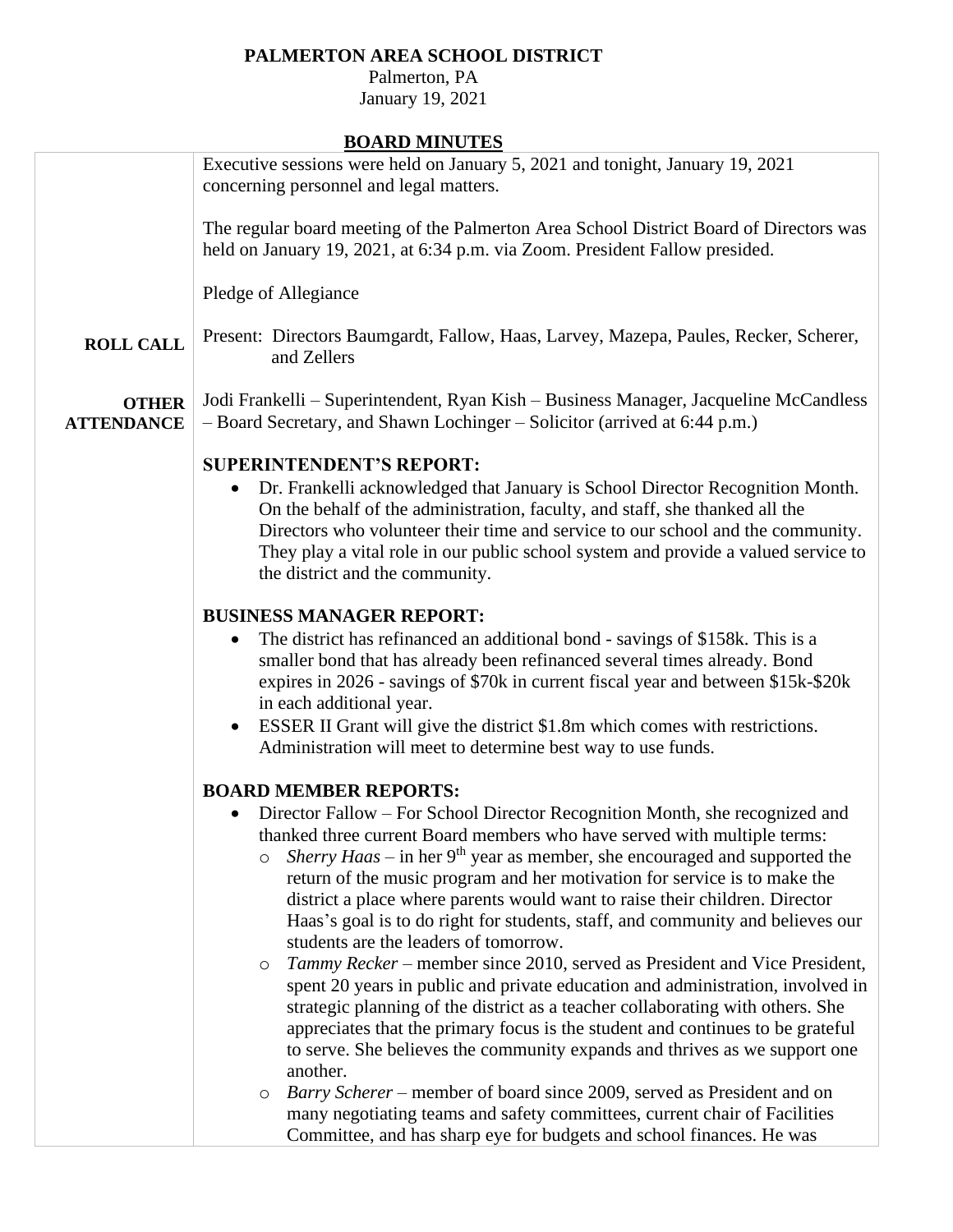|                                                       | motivated years ago to increase transparency of the Board to the community.<br>The focus for Director Scherer in 2021 is to get children back to school.      |  |                                                                                                                                                                                                                         |                                                       |
|-------------------------------------------------------|---------------------------------------------------------------------------------------------------------------------------------------------------------------|--|-------------------------------------------------------------------------------------------------------------------------------------------------------------------------------------------------------------------------|-------------------------------------------------------|
|                                                       | Director Fallow stated that collaboration, mutual respect, and transparency keep<br>the members working together for the community.                           |  |                                                                                                                                                                                                                         |                                                       |
|                                                       | Director Zellers – PSBA Report:<br>O<br>meeting<br>$\circ$                                                                                                    |  | Asked that the Board readopt Principles for Governance and Leadership<br>which is the framework for increasing Board effectiveness at next month's<br>PSBA Advocacy Day is March 22th via Zoom, register on the website |                                                       |
| <b>CONSENT</b><br><b>AGENDA</b><br><b>APPROVED</b>    | Director Baumgardt moved, seconded by Director Mazepa, to approve the attached<br>consent agenda.                                                             |  |                                                                                                                                                                                                                         |                                                       |
|                                                       | Aye Votes: All Directors Present<br>Nay Votes: None. Motion Carried.                                                                                          |  |                                                                                                                                                                                                                         |                                                       |
|                                                       |                                                                                                                                                               |  | <b>CONSENT AGENDA:</b>                                                                                                                                                                                                  |                                                       |
| <b>BOARD</b><br><b>MINUTES</b>                        | Approved the Board Minutes from November 25, 2020                                                                                                             |  |                                                                                                                                                                                                                         |                                                       |
|                                                       | Approved the Board Minutes from December 1, 2020                                                                                                              |  |                                                                                                                                                                                                                         |                                                       |
| <b>FINANCIAL</b><br><b>REPORTS</b>                    | Approved the Accounts Payable Reports                                                                                                                         |  |                                                                                                                                                                                                                         |                                                       |
|                                                       | Approved the Treasurer's Reports                                                                                                                              |  |                                                                                                                                                                                                                         |                                                       |
| <b>SINGLE AUDIT</b><br><b>REPORT</b>                  | Accepted the Single Audit Report dated June 30, 2020 as presented by Gorman &<br>Associates, P.C.                                                             |  |                                                                                                                                                                                                                         |                                                       |
| <b>DELEGATE TO</b><br>CC TAX COLL.<br>COMM.           | Appointed Ryan Kish as delegate to the Carbon County Tax Collection Committee                                                                                 |  |                                                                                                                                                                                                                         |                                                       |
| <b>TAX</b><br><b>COLLECTORS</b><br><b>EXONERATION</b> | Exonerated the current tax collectors listed below from the collection of the 2020-2021<br>school year delinquent per capita taxes effective January 1, 2021: |  |                                                                                                                                                                                                                         |                                                       |
| <b>DELINQ. TAX</b><br><b>COLLECTOR</b>                | <b>Bowmanstown Borough</b><br>Lower Towamensing Township<br>Palmerton Borough<br><b>Towamensing Township</b>                                                  |  | Maria Smith<br>Nicole Jahelka<br>Lisa Nemeth<br><b>Brenda Drew</b>                                                                                                                                                      | \$1,640.00<br>\$5,830.00<br>\$11,600.00<br>\$6,860.00 |
| <b>TAX</b><br><b>EXONERATION</b>                      | Appointed Berkheimer Associates, Bangor, PA, as the delinquent tax collector of the<br>2020-2021 school year per capita taxes effective January 1, 2021       |  |                                                                                                                                                                                                                         |                                                       |
| <b>LIST</b>                                           | Approve the per capita tax exoneration lists                                                                                                                  |  |                                                                                                                                                                                                                         |                                                       |
| <b>FOOD SERVICE</b><br><b>RE-APPROVED</b>             | Approve the following food service re-hires as a result of the district's return to hybrid<br>learning, with a retroactive approval date of January 4, 2021:  |  |                                                                                                                                                                                                                         |                                                       |
|                                                       | 1. Linda Smith<br>Teresa Reed<br>2.                                                                                                                           |  | 7. Heather Vogel<br>8. Wendy Magner                                                                                                                                                                                     |                                                       |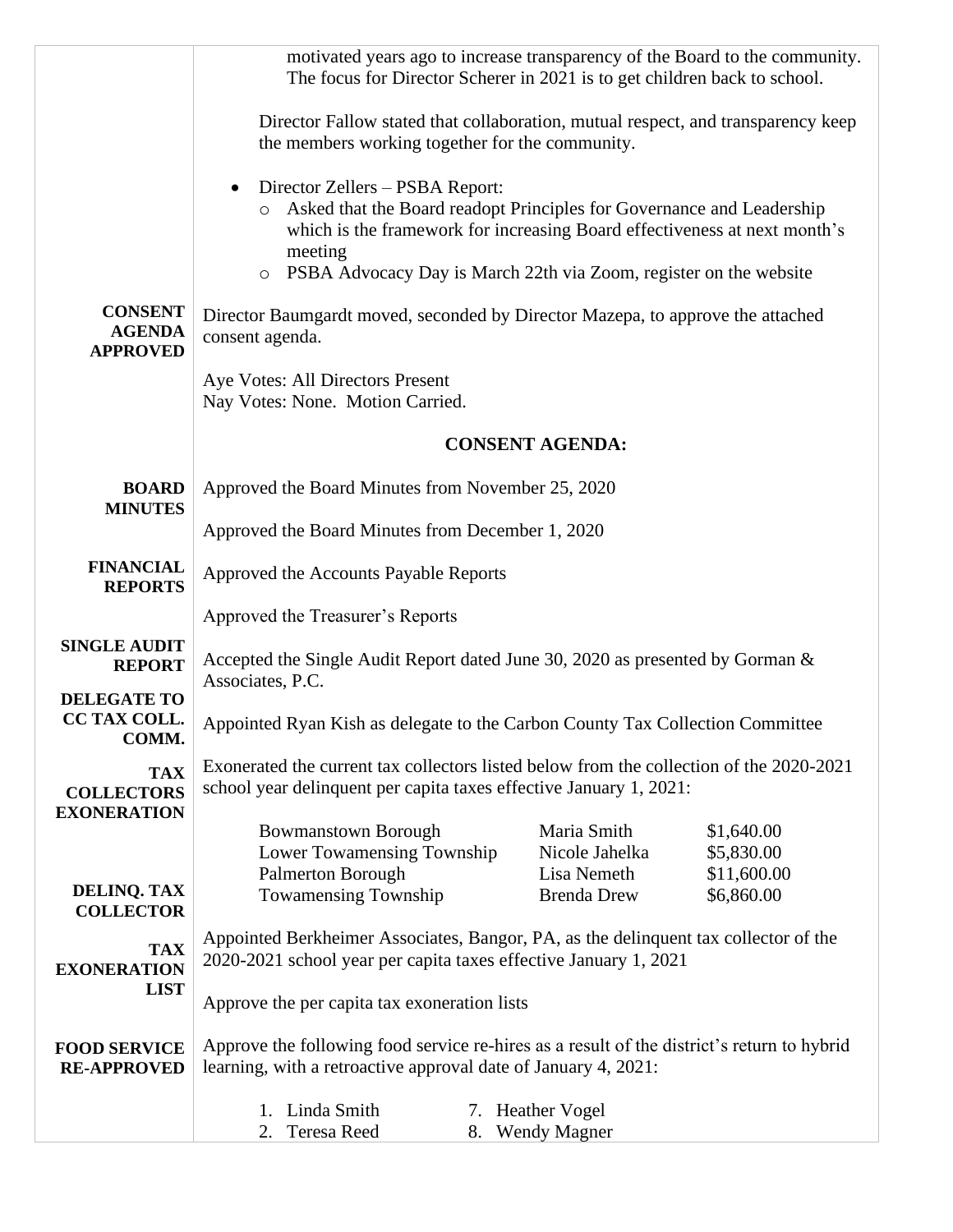|                                                                         | 3. Michele Kovacs<br>4. Cassandra Creyer<br>5. Suzanne Schaffer<br>6. Anna Catania                                                                                | 9. Shannon Ledo<br>10. Amy Carrelli<br>11. Kathyrn Kunkle<br>12. Eileen Heiney   |                          |  |
|-------------------------------------------------------------------------|-------------------------------------------------------------------------------------------------------------------------------------------------------------------|----------------------------------------------------------------------------------|--------------------------|--|
|                                                                         |                                                                                                                                                                   |                                                                                  |                          |  |
| <b>TENURE</b><br><b>APPROVED</b>                                        | Approved tenure status for Laura Reichard who has attained three (3) years of satisfactory<br>performance ratings with the Palmerton Area School District         |                                                                                  |                          |  |
| <b>COLUMN</b><br><b>MOVEMENTS</b>                                       | Approved the following column movements:<br>o Christopher Kimmel from Bachelor's +24 to Master's<br>Elizabeth Karb from Bachelor's to Bachelor's $+24$<br>$\circ$ |                                                                                  |                          |  |
| <b>CONTRACT</b><br><b>ADDENDRUM</b>                                     | Approved the addendum to the contract for Ryan Kish                                                                                                               |                                                                                  |                          |  |
| <b>SPANISH</b><br><b>TEACHER</b><br><b>APPROVED</b>                     | Approved Lisa Failla as Spanish Teacher at Master's Step 5, effective upon release from<br>her current employer at an annual salary of \$51,500 prorated          |                                                                                  |                          |  |
| <b>IA APPROVED</b>                                                      | Approved Erika Katona as instructional assistant at the rate of \$15.81 per hour effective<br>January 20, 2021                                                    |                                                                                  |                          |  |
| <b>CAFETERIA SUB</b><br><b>APPROVED</b>                                 | Approved Melanie Keller as substitute cafeteria employee at the rate of \$10.00 per hour<br>effective January 20, 2021                                            |                                                                                  |                          |  |
| <b>ADVISOR</b><br><b>RESIGNATION</b>                                    | Accepted the resignation of Thomas Heinick as Concert Band Advisor for the 2020-<br>2021 school year effective September 1, 2020                                  |                                                                                  |                          |  |
| <b>ADVISORS</b><br><b>APPROVED</b>                                      | pending the completion and approval of an updated health and safety plan:                                                                                         | Approved the following advisors for the second semester of 2020-2021 school year |                          |  |
|                                                                         | <b>Thomas Heinick</b>                                                                                                                                             | <b>Concert Band Advisor</b>                                                      | \$1,063.50               |  |
|                                                                         | <b>Brandyn Miller</b>                                                                                                                                             | <b>Stage Crew Advisor</b>                                                        | \$1,020.00               |  |
|                                                                         | <b>Brent Harris</b>                                                                                                                                               | Drama Advisor                                                                    | \$1,729.00               |  |
| <b>VOLUNTEER</b><br><b>WRESTLING</b><br><b>COACH</b><br><b>APPROVED</b> | Approved Matthew Lalik as volunteer wrestling coach for the 2020-2021 season effective<br><b>January 20, 2021</b>                                                 |                                                                                  |                          |  |
| <b>SPRING</b>                                                           | Approved the following spring coaches for the 2020-2021 school year:                                                                                              |                                                                                  |                          |  |
| <b>COACHES</b><br>2020-21                                               | Lyndsey Heinrich                                                                                                                                                  | Track & Field Coach                                                              | \$2,689                  |  |
| <b>APPROVED</b>                                                         | Darris Rodrigues                                                                                                                                                  | Track & Field Coach                                                              | \$2,689                  |  |
|                                                                         | Michael Horvath                                                                                                                                                   | Track & Field Coach (1/2)                                                        | \$1,344                  |  |
|                                                                         | Kris Hoffner                                                                                                                                                      | Track & Field Volunteer Coach                                                    | $-$                      |  |
|                                                                         | Mike Martinez                                                                                                                                                     | Track & Field Volunteer Coach                                                    | $- -$                    |  |
|                                                                         | Melissa Martinez                                                                                                                                                  | Track & Field Volunteer Coach                                                    | $\overline{\phantom{a}}$ |  |
| <b>FALL COACHES</b>                                                     | Approved the following fall coaches for the 2021-2022 school year:                                                                                                |                                                                                  |                          |  |
| 2021-22<br><b>APPROVED</b>                                              | <b>FOOTBALL:</b>                                                                                                                                                  |                                                                                  |                          |  |
|                                                                         | Chris Walkowiak                                                                                                                                                   | <b>Head Coach</b>                                                                | \$6,289                  |  |
|                                                                         | Mark Versuk                                                                                                                                                       | <b>Assistant Coach</b>                                                           | \$4,117                  |  |
|                                                                         | Mike Falcone                                                                                                                                                      | <b>Assistant Coach</b>                                                           | \$4,117                  |  |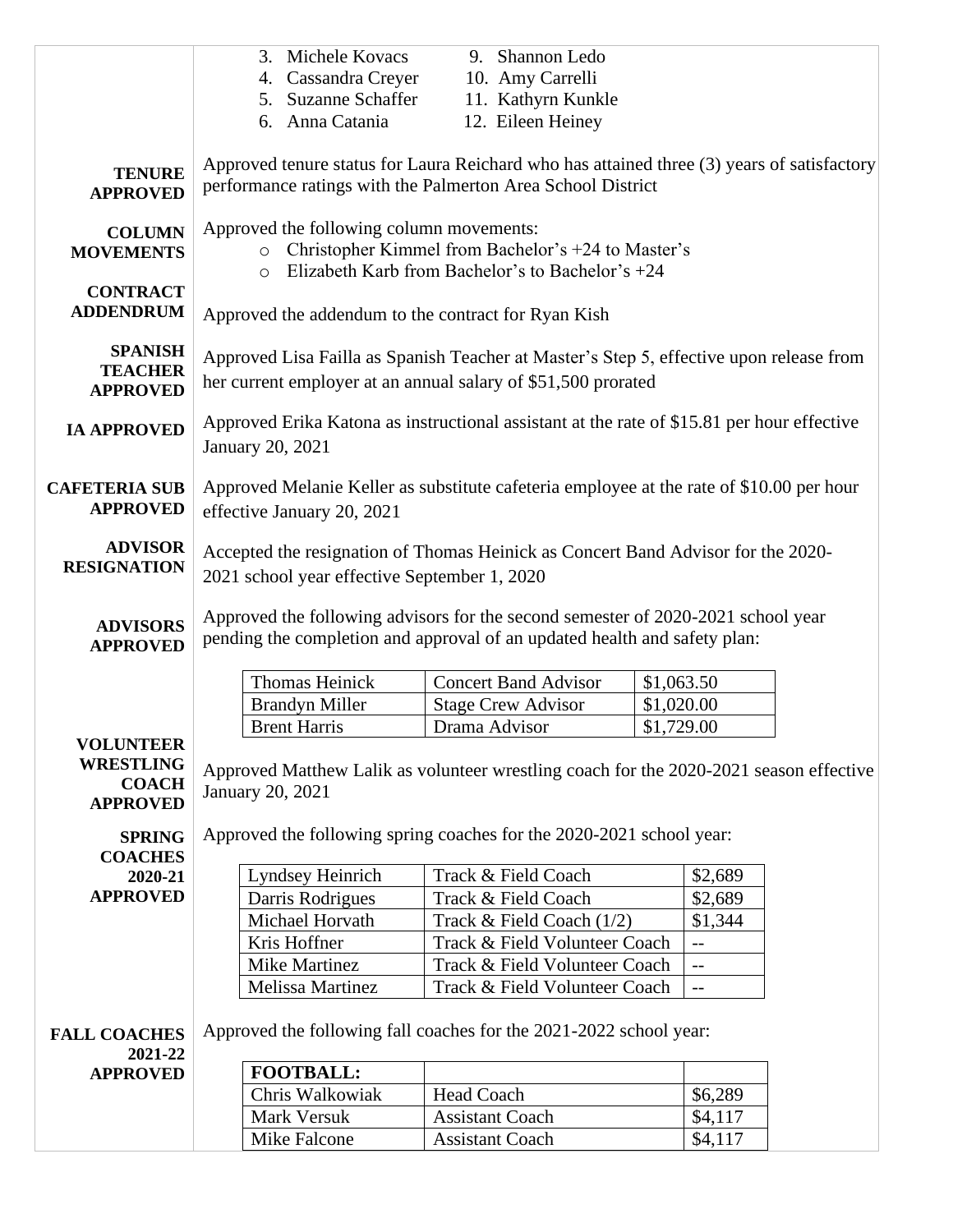|                                            | Fred Lesher                                                                      | <b>Assistant Coach</b>                                                               | \$4,117                  |  |
|--------------------------------------------|----------------------------------------------------------------------------------|--------------------------------------------------------------------------------------|--------------------------|--|
|                                            | Logan Lesher                                                                     | <b>Assistant Coach</b>                                                               | \$4,117                  |  |
|                                            | Alfredo Ortiz, Jr.                                                               | MS Coach                                                                             | \$4,117                  |  |
|                                            | <b>Christopher Frace</b>                                                         | 1/2 Assistant Coach                                                                  | \$2,059                  |  |
|                                            | <b>Matt Guedes</b>                                                               | 1/2 Assistant Coach                                                                  | \$2,059                  |  |
|                                            | John Snyder                                                                      | <b>Volunteer Coach</b>                                                               | $\overline{\phantom{a}}$ |  |
|                                            |                                                                                  |                                                                                      |                          |  |
|                                            | <b>CROSS COUNTRY:</b>                                                            |                                                                                      |                          |  |
|                                            | William Zeky                                                                     | Head Coach                                                                           | \$4,135                  |  |
|                                            | <b>Tyler Svetik</b>                                                              | <b>Assistant Coach</b>                                                               | \$2,716                  |  |
|                                            | Mike Horvath                                                                     | MS Coach                                                                             | \$1,358                  |  |
|                                            | <b>FIELD HOCKEY:</b>                                                             |                                                                                      |                          |  |
|                                            | Lauren Michalik                                                                  | <b>Head Coach</b>                                                                    | \$4,135                  |  |
|                                            | Tara Frantz                                                                      | <b>Assistant Coach</b>                                                               | \$2,716                  |  |
|                                            | <b>Brian Spadt</b>                                                               | MS Coach                                                                             | \$2,716                  |  |
|                                            |                                                                                  |                                                                                      |                          |  |
|                                            | <b>BOYS SOCCER:</b>                                                              |                                                                                      |                          |  |
|                                            | Antonio Orlando                                                                  | <b>Head Coach</b>                                                                    | \$4,135                  |  |
|                                            | Alex Pino                                                                        | <b>Assistant Coach</b>                                                               | \$2,716                  |  |
|                                            |                                                                                  |                                                                                      |                          |  |
|                                            | <b>GIRLS SOCCER:</b>                                                             |                                                                                      |                          |  |
|                                            | David O'Brien                                                                    | <b>Head Coach</b>                                                                    | \$4,135                  |  |
|                                            | Lyndsey Heinrich                                                                 | <b>Assistant Coach</b>                                                               | \$2,716                  |  |
|                                            | GOLF:                                                                            |                                                                                      |                          |  |
|                                            | Alex Knoll                                                                       | Co-Head Coach                                                                        | \$1,244                  |  |
|                                            | Michael Brennan                                                                  | Co-Head Coach                                                                        | \$1,244                  |  |
|                                            |                                                                                  |                                                                                      |                          |  |
|                                            | <b>VOLLEYBALL:</b>                                                               |                                                                                      |                          |  |
|                                            | Marsha Thomas                                                                    | Head Coach                                                                           | \$4,135                  |  |
|                                            | Rachel Harry                                                                     | <b>Assistant Coach</b>                                                               | \$2,716                  |  |
|                                            | John Cronk                                                                       | <b>Volunteer Coach</b>                                                               | $-$                      |  |
| <b>CHEERLEADING</b><br><b>ADVISORS</b>     |                                                                                  | Approved the following Cheerleading Advisors for 2021-2022 school year:              |                          |  |
| 2021-22                                    | Amy Mertz                                                                        | Advisor                                                                              | \$2,532                  |  |
| <b>APPROVED</b>                            | <b>Christine DeLong</b>                                                          | Advisor                                                                              | \$2,532                  |  |
|                                            | <b>Magin Gursky</b>                                                              | MS Advisor                                                                           | \$1,266                  |  |
| <b>CUSTODIAN</b>                           |                                                                                  |                                                                                      |                          |  |
| <b>RETIREMENT</b>                          |                                                                                  | Accepted the retirement of Preston Beers, Towamensing Elementary Custodian,          |                          |  |
|                                            | tentatively effective on September 13, 2021                                      |                                                                                      |                          |  |
| <b>SECRETARY</b>                           |                                                                                  |                                                                                      |                          |  |
| <b>RETIREMENT</b>                          |                                                                                  | Accepted the retirement of Denise Strohl, Junior High School Secretary, effective    |                          |  |
|                                            | December 31, 2021                                                                |                                                                                      |                          |  |
| <b>CAFETERIA SUB</b><br><b>RESIGNATION</b> |                                                                                  |                                                                                      |                          |  |
|                                            |                                                                                  | Accepted the resignation of Bobbie Jo Knott as substitute cafeteria worker effective |                          |  |
| <b>ASST. TRACK</b>                         | <b>January 7, 2021</b>                                                           |                                                                                      |                          |  |
| <b>COACH</b><br><b>RESIGNATIONS</b>        | Accepted the resignation of Matthew Kosciolek as assistant track coach effective |                                                                                      |                          |  |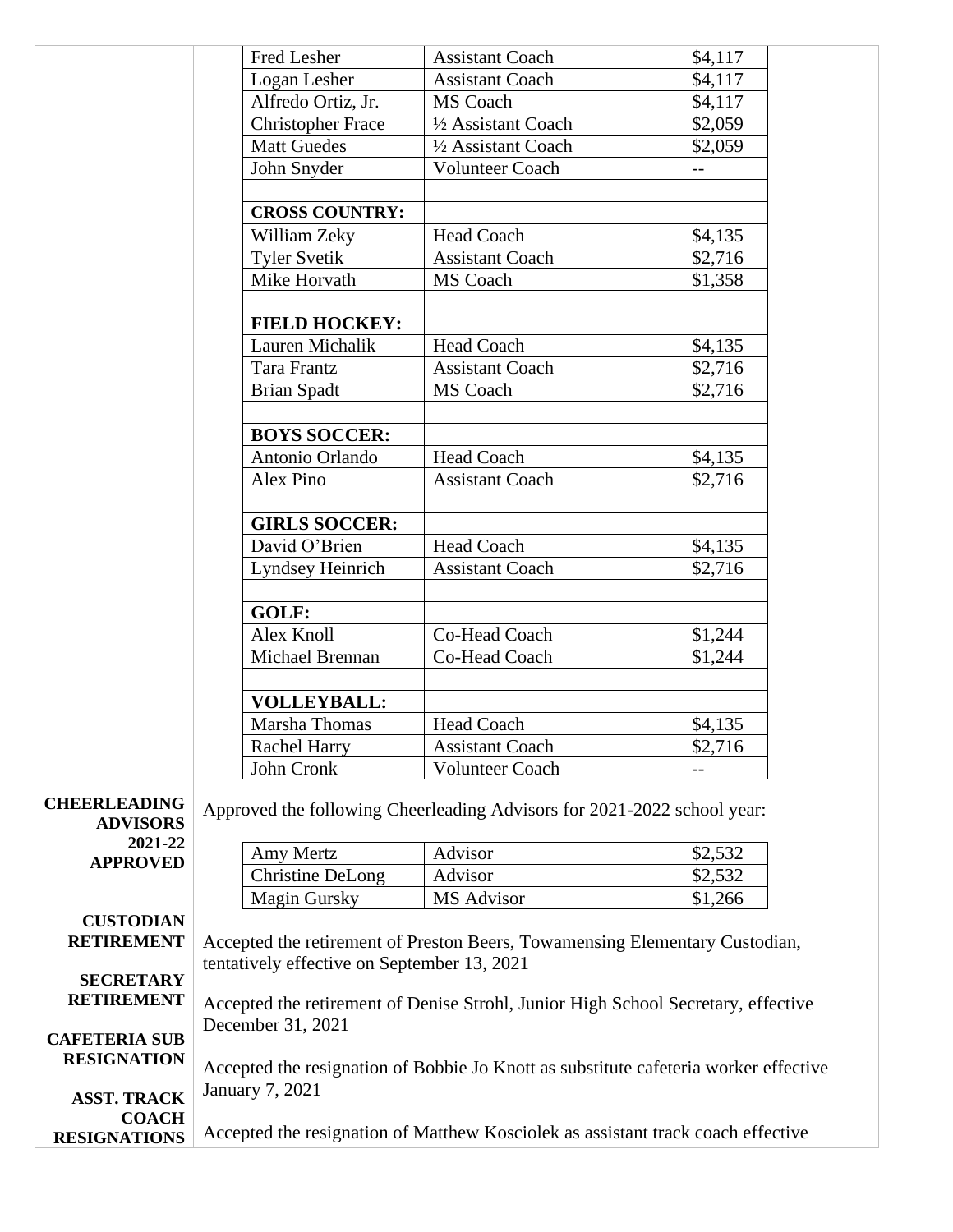|                                                             | December 3, 2020                                                                                                                                                                                                                                                                                                                                                            |  |  |
|-------------------------------------------------------------|-----------------------------------------------------------------------------------------------------------------------------------------------------------------------------------------------------------------------------------------------------------------------------------------------------------------------------------------------------------------------------|--|--|
|                                                             | Accepted the resignation of Bronwyn Cseh as assistant track coach effective December<br>22, 2020                                                                                                                                                                                                                                                                            |  |  |
| <b>TUITION</b><br><b>REIMBURSEMENT</b>                      | Approved tuition reimbursements                                                                                                                                                                                                                                                                                                                                             |  |  |
| <b>MOU LV</b><br><b>CHILDREN'S</b><br><b>CTR. APPROVED</b>  | Accepted the Memorandum of Understanding between Lehigh Valley Children's<br>Centers, Inc., and Palmerton Area School District for the PreK Counts Program                                                                                                                                                                                                                  |  |  |
| <b>DONATION</b><br><b>ACCEPTED</b>                          | Accept the donation of \$2,500.00 from Bowmanstown Rod and Gun Club                                                                                                                                                                                                                                                                                                         |  |  |
|                                                             | <b>END OF CONSENT AGENDA</b>                                                                                                                                                                                                                                                                                                                                                |  |  |
| <b>TAX</b><br><b>COLLECTOR</b><br><b>COMPENSATION</b>       | Director Haas moved, seconded by Director Zellers, to approve the Tax Collector<br>Compensation Resolution.                                                                                                                                                                                                                                                                 |  |  |
| <b>RESOLUTION</b>                                           | Aye Votes: All Directors Present<br>Nay Votes: None. Motion Carried.                                                                                                                                                                                                                                                                                                        |  |  |
| <b>CCTI BUDGET</b><br>2021-22<br><b>APPROVED</b>            | Director Haas moved, seconded by Director Recker, to approve the 2021-2022 Proposed<br>Secondary Budget for Carbon Career & Technical Institute, calling for Receipts and<br>Expenditures in the amount of \$8,851,959 to be forwarded as presented to the Boards of<br>School Directors in each of the participating school districts for final adoption by<br>Resolution. |  |  |
|                                                             | Aye Votes: Directors Fallow, Haas, Larvey, Mazepa, Paules, Recker, Scherer, and<br>Zellers<br>Nay Votes: None.<br>Abstentions: Director Baumgardt. Motion Carried.                                                                                                                                                                                                          |  |  |
| <b>CLIU #21</b><br><b>BUDGET 2021-22</b><br><b>APPROVED</b> | Director Recker moved, seconded by Director Haas, to approve the 2021-2022 General<br>Operating Budget of the Carbon Lehigh Intermediate Unit #21 for the fiscal year July 1,<br>2021 to June 30, 2022.                                                                                                                                                                     |  |  |
|                                                             | Aye Votes: Directors Baumgardt, Fallow, Haas, Larvey, Mazepa, Paules, Recker, and<br>Scherer<br>Nay Votes: None.<br>Abstentions: Director Zellers. Motion Carried.                                                                                                                                                                                                          |  |  |
| <b>LCCC BUDGET</b><br>2021-22<br><b>APPROVED</b>            | Director Larvey moved, seconded by Director Haas, to approve the Lehigh Carbon<br>Community College Operating Budget and Debt Service/Leases and Capital Budget for<br>the fiscal year 2021-2022.                                                                                                                                                                           |  |  |
|                                                             | Aye Votes: Directors Baumgardt, Fallow, Haas, Larvey, Paules, Recker, Scherer, and<br>Zellers<br>Nay Votes: None.<br>Abstentions: Director Mazepa. Motion Carried.                                                                                                                                                                                                          |  |  |
| <b>TAX</b><br><b>EXEMPTION</b><br><b>FAILED</b>             | Director Scherer moved, seconded by Director Zellers, to approve the retroactive<br>exemption of real estate taxes for Dylan Tyahla from April of 2016 through May 19,                                                                                                                                                                                                      |  |  |